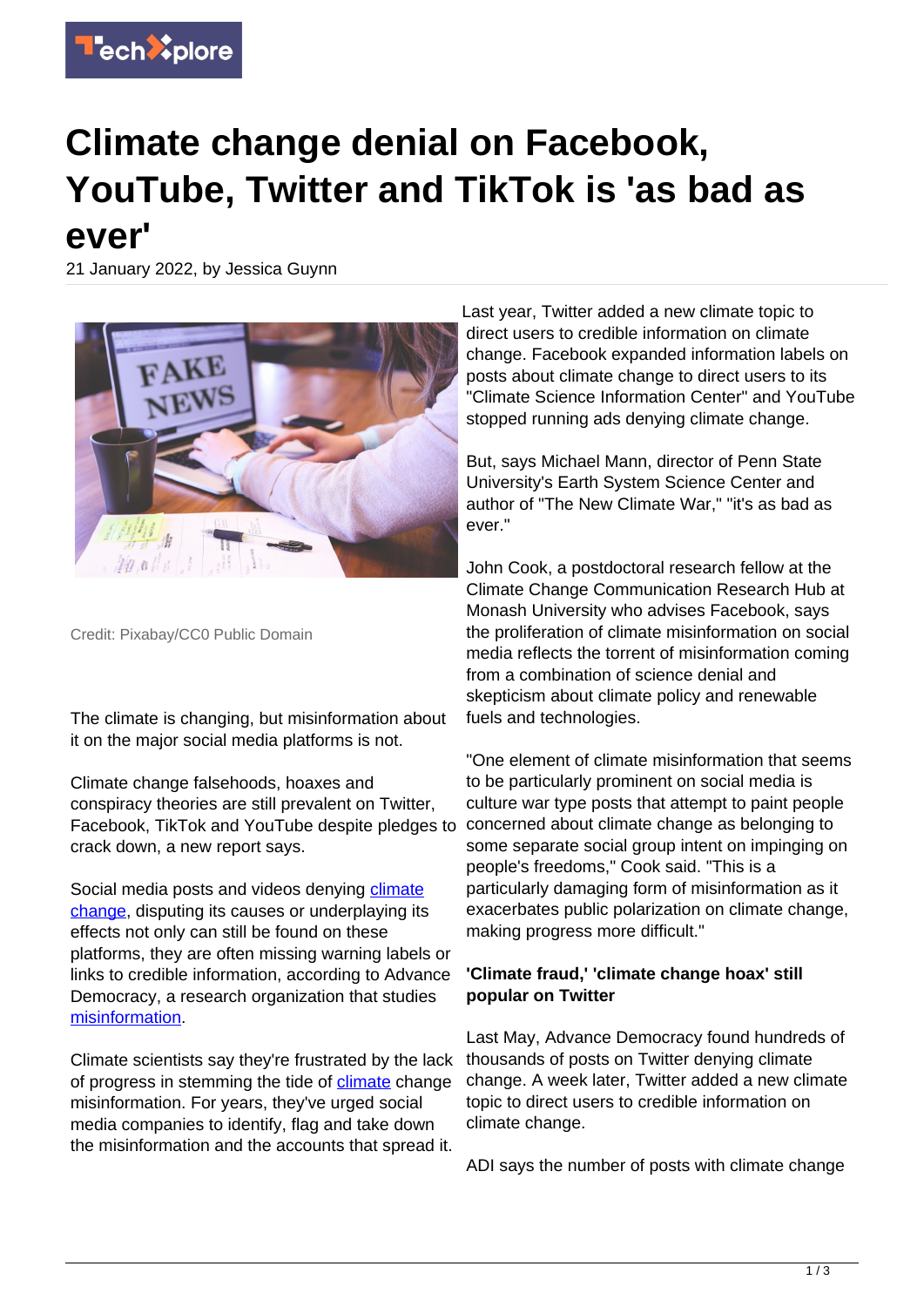

denial terms such as "climate fraud," "climate change hoax," or "climate cult" increased after the climate topic was introduced and averaged 679 a day in the second half of 2021. Climate change denial spiked during the U.N. COP 26 climate summit, Advance Democracy found.

Three of the five accounts that received the most engagements in 2021 for posts denying climate change referenced "Grand Solar Minimum," the [false belief](https://techxplore.com/tags/false+belief/) that the Grand Solar Minimum, a period of low solar activity, will cool the planet and cause the next ice age.

In all, there were some 231,800 posts using climate change denial terms from approximately 77,540 accounts, Advance Democracy says.

"We recognize that more can be done on services like Twitter to elevate credible climate information, and we continue to evolve our approach," Twitter spokesperson Elizabeth Busby said in a statement. the existence of climate change.

### **Climate change denial posts still lack labels on** YouTube says it surfaces videos from authoritative **Facebook**

Internal documents provided to USA TODAY and other news organizations by whistleblower Frances "In general, our systems don't recommend or Haugen showed that Facebook is a primary source of climate information for users.

Last May, Facebook said it would expand informational labels on some Facebook posts about connect viewers to authoritative content about climate change in the U.S. The labeled posts would climate change." link to its Climate Science Center.

Advance Democracy says 7,290 posts using climate change denial terms generated 800,760 interactions (meaning reactions, comments and shares) in 2021. Two of the most popular posts in the U.S. in the second half of 2021 were not labeled.

"We combat climate change misinformation by connecting people to reliable information from leading organizations through our Climate Science Center and working with a global network of independent fact checkers to review and rate content," Facebook spokesman Kevin McAlister said in a statement. "When they rate this content as for #grandsolarminimum turned up no videos

false, we add a warning label and reduce its distribution so fewer people see it. We also take action against Pages, Groups, and accounts that repeatedly share false claims about climate science."

## **YouTube 'information panels' missing from videos**

According to YouTube guidelines, when a viewer searches or watches videos "prone to misinformation," an informational panel should appear with background information from independent third-party sources. YouTube also prohibits ads that promote climate change misinformation.

Advance Democracy says no information panels popped up on video searches for 10 key phrases associated with climate change denial but did turn up an ad from Amazon linking to books that deny

sources in search results and puts informational panels under videos.

prominently surface content that includes climate change misinformation," YouTube spokesperson Elena Hernandez said in a statement. "We're always working to expand and improve how we

It also removed ads flagged in the Advance Democracy report for violating its policies on climate change denial.

#### **TikTok videos generate 1.53 million views**

Videos using hashtags associated with climate change denial generated 1.53 million views. The videos were not labeled. TikTok's guidelines do not specifically address climate change misinformation.

A small percentage of the hashtags associated with climate change denial were being used for countermessaging, Advance Democracy found. A search